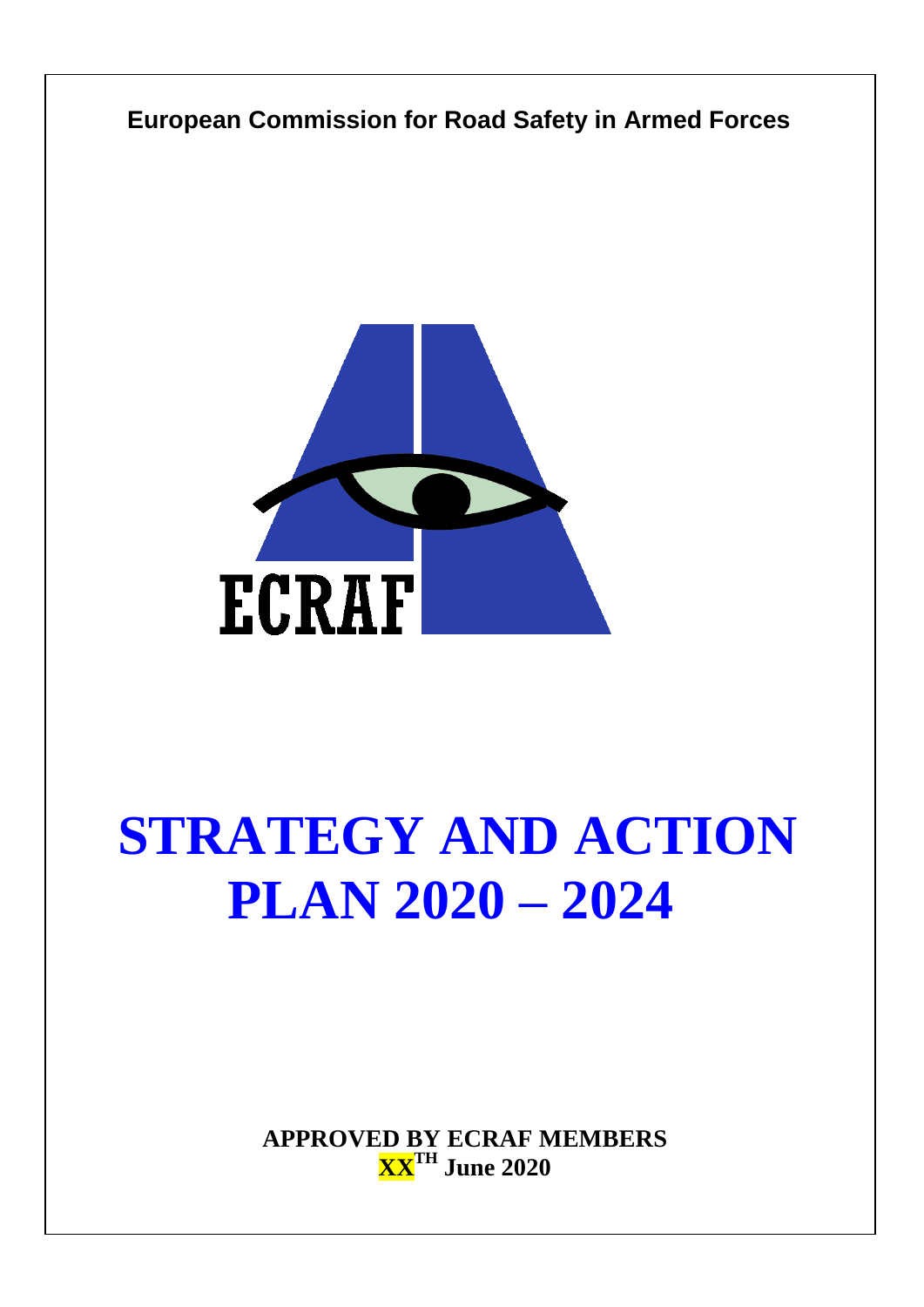# **CONTENT**

| $1 -$ |      |  |  |
|-------|------|--|--|
|       | 1.1. |  |  |
|       | 1.2. |  |  |
|       |      |  |  |
|       | 2.1. |  |  |
|       | 2.2. |  |  |
|       |      |  |  |
|       | 3.1. |  |  |
| 4.    |      |  |  |
|       | 4.1. |  |  |
|       | 4.2. |  |  |
|       | 4.3. |  |  |
|       | 4.4. |  |  |
|       | 4.5. |  |  |
|       | 4.6. |  |  |
| 5.    |      |  |  |
| 6.    |      |  |  |
|       | 6.1. |  |  |
|       | 6.2. |  |  |
|       | 6.3. |  |  |
|       | 6.4. |  |  |
| 7.    |      |  |  |
|       | 7.1. |  |  |
|       | 7.2. |  |  |
|       | 7.3. |  |  |
|       | 7.4. |  |  |
|       |      |  |  |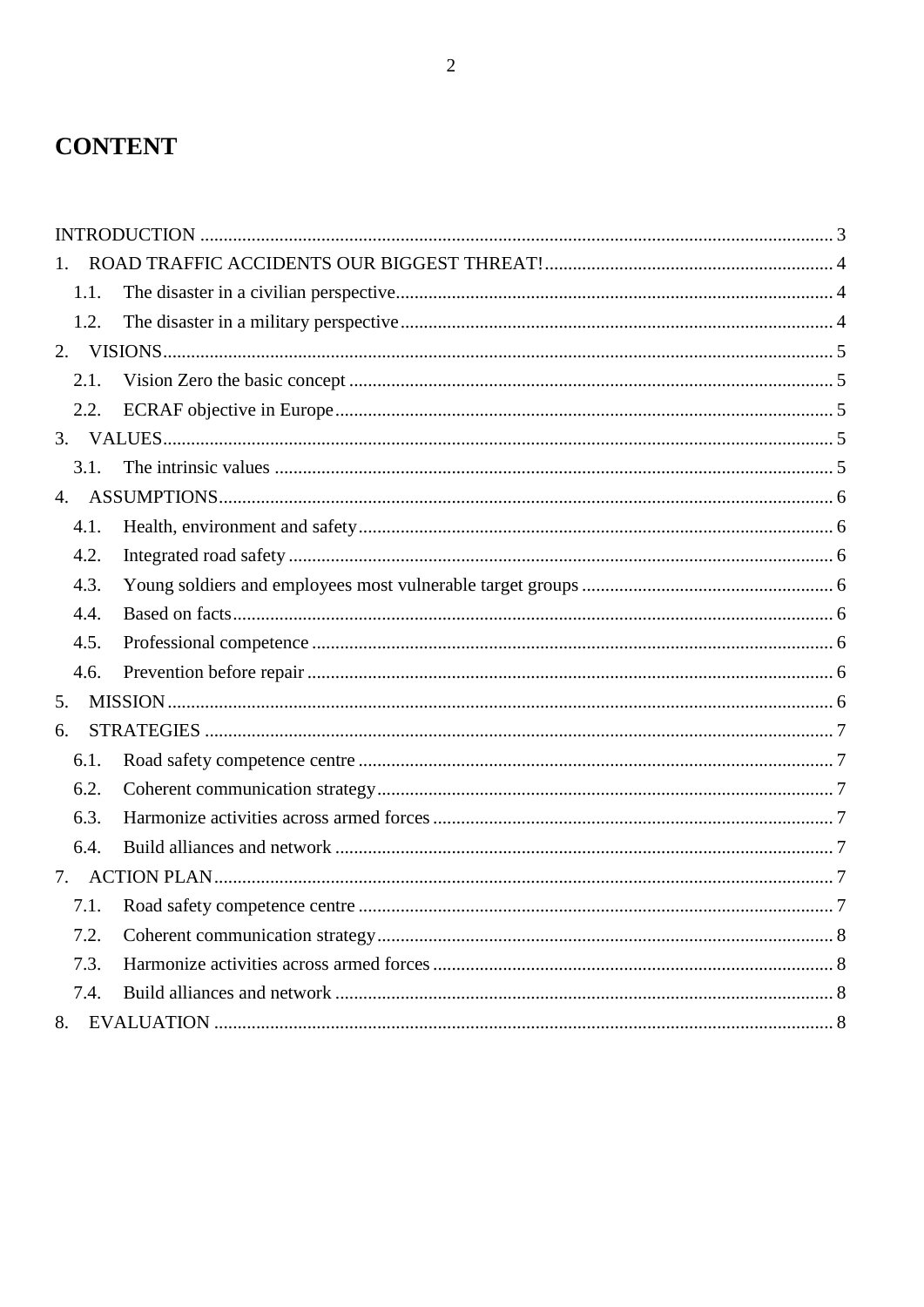# <span id="page-2-0"></span>**INTRODUCTION**

The first edition of the ECRAF Strategy and Action plan was approved by the ECRAF Congress in 2009. The reasons to develop a Strategy and Action plan were to strengthen the organizational structure and to improve ECRAF influence within the Armed Forces in Europe by clarifying ECRAF area of interest. The Strategy and Action plan has given the necessary authority to ECRAF to be a relevant partner within the Road Safety environment in Europe.

Most national Armed Forces give priority to road safety as part of their daily safety work as a part of the work environment obligation stated by national law. Highly educated and skilled personnel are the most valuable recourses in the Armed Forces, and we have a duty to avoid unnecessary and tragic losses in road accidents. Such losses have a negative impact on operations, but also the morale in a unit and not to forget the person as life companion, her or his children, parents, relatives and friends.

The ECRAF Congress has decided that ECRAF aspires to be an independent institution recognised across Europe for the best practice within the military environment to prevent road traffic incidents and accidents. The mission for ECRAF is to collect and exchange knowledge. Exchange experience and develop recommendations to improve road safety in the Armed Forces across Europe. To achieve this ambitious vision, and to accomplish the mission, each ECRAF member nation has to work hard over a long period of time, and the work has to be coordinated and assiduous. This Strategy and Action plan will be a tool in this very important work.

Skövde,  $28<sup>th</sup>$  of May 2020

Johan Pihlström Sweden ECRAF President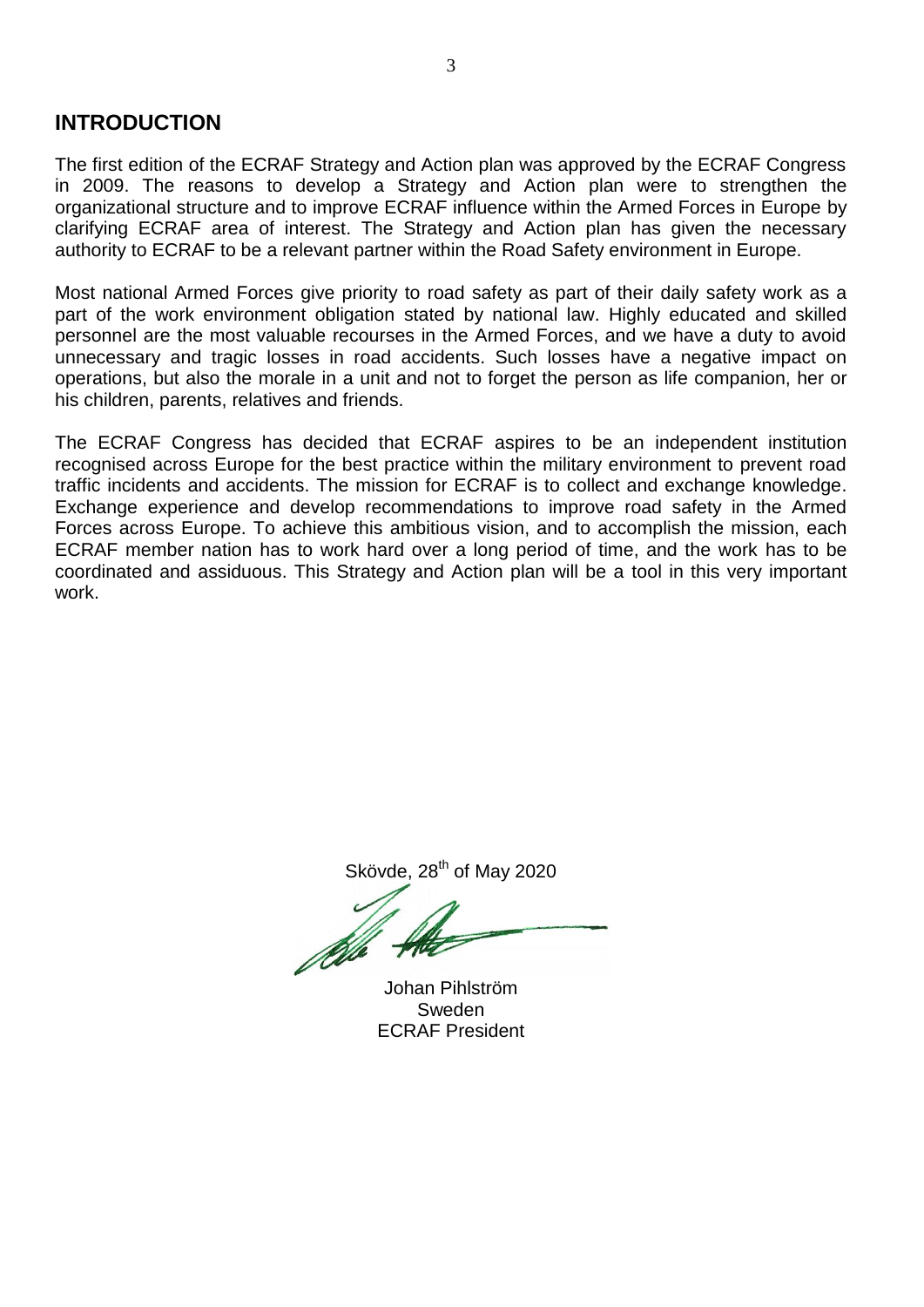# <span id="page-3-0"></span>**1. ROAD TRAFFIC ACCIDENTS OUR BIGGEST THREAT!**

# <span id="page-3-1"></span>**1.1. The disaster in a civilian perspective**

Every year more than 1,35 million persons worldwide lose their lives in road traffic accidents. More than 50 million people are injured each year in road traffic accidents. This means that more people are killed globally in road traffic accidents than in all the ongoing wars in the world. The persons killed or injured in road traffic accidents are still rising globally.

Reducing road traffic deaths and injuries is one of the United Nations Development goals. If we use all our knowledge and the best practise we identified during our work the figures can be reduced. The World Health Organisation (WHO) has estimated that road traffic accidents are the eights leading course of death globally and is higher for all age groups surpassing HIV/AIDS, tuberculosis and diarrhoeal diseases. Road traffic accidents were for thirty years ago the ninth largest cause of death.<sup>1</sup> For children and young grownups (5 – 29 years) are road traffic accidents the number one course of death globally. The conclusion is that the development is going in the wrong direction despite all initiatives taken for improved road safety in the global arena.

There are some positive figures in the global darkness. The European Union has more than halved the persons killed in road accidents from year 2000 (59 990 persons) until 2017 (25 257 persons). But sadly, we see that this diminish is going slower than planned to reach the goal of halving the road victims until year 2020 from the year 2010 reference level. And the long-term goal is to reach nearly zero killed in the year 2050. To achieve this all organizations has to make efforts to help reach this. ECRAF is one of these European organizations.

In the European Union are 135 000 persons seriously injured in road traffic accidents. The total costs for all traffic victims and injuries within the European Union estimates to €280 billion every year! This equals approximately 2% of the GDP in the EU.

As a consequence of the worldwide road accident development, we can state that the absence of road safety on the roads is a bigger death and injury threat than military operations. With reference to the WHO estimate, we also can assume that the road safety challenge will increase in the coming years.

# <span id="page-3-2"></span>**1.2. The disaster in a military perspective**

Statistics gathered by ECRAF in in previous years shows that about 600 persons are killed and about 9 000 persons injured in road traffic accidents in the national armed forces – on and off duty in a yearly basis with military or military leased vehicles. And not to forget, about 30 civilian persons are killed by military vehicles or military leased vehicles in road traffic accidents every year within the European Union. These numbers comes from ECRAF member nations armed forces statistics shared with ECRAF as organisation.

The repairing costs for the military and military leased vehicles involved in the above referred road traffic accidents, are counted in €10´s of billions. These resources could be used in a far better way by the armed forces.

By using the European population as a reference, we can estimate that more than 1 500 persons have been killed and more than 21 000 persons have been injured in Europe in the same type of accidents.

 $\overline{a}$ 

<sup>1</sup> Global status report on road safety 2018, ISBN 978-92-4-156568-4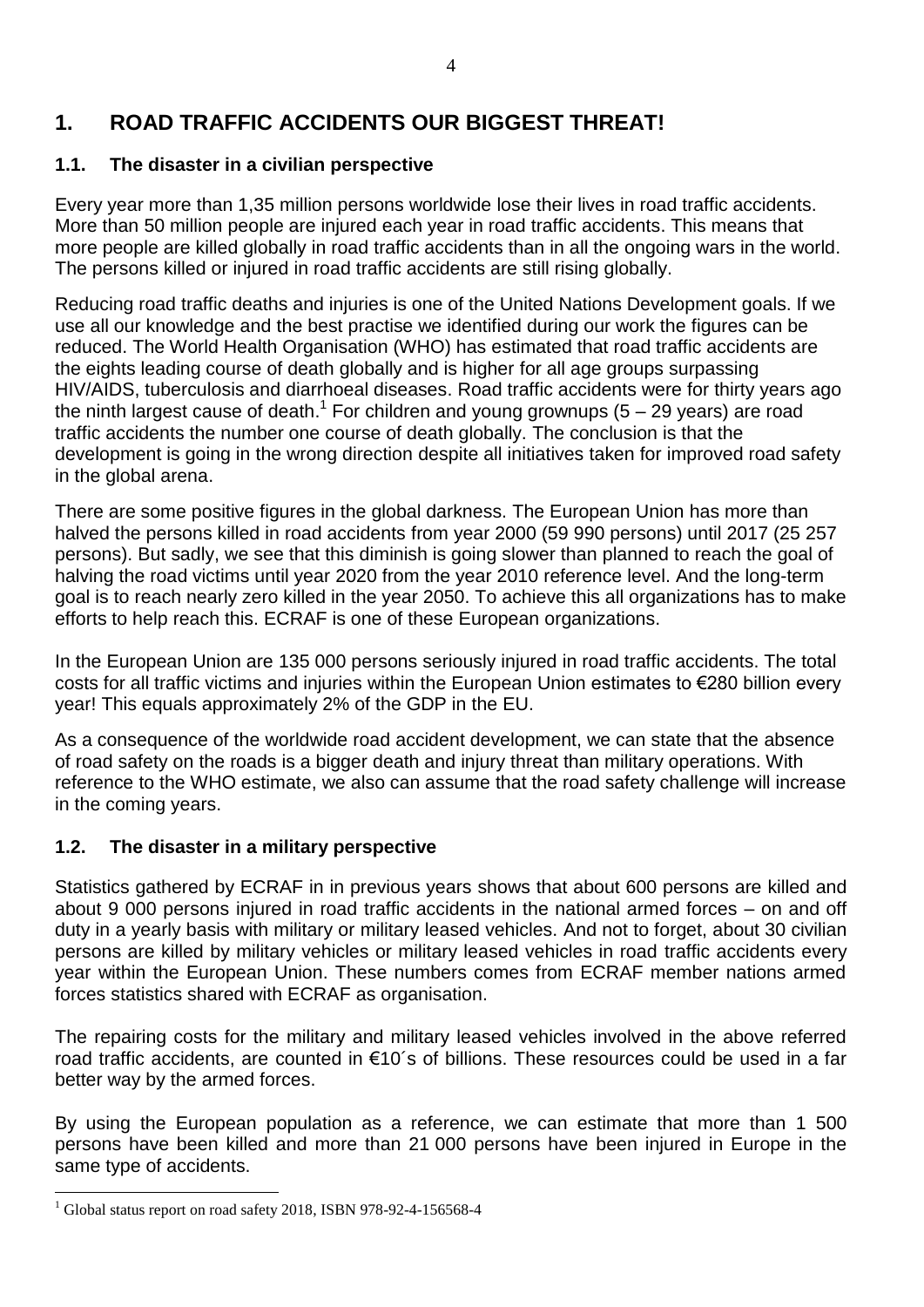The figures and estimates in a military perspective show that prevention of road traffic accidents also is a huge challenge for all armed forces in Europe.

# **2.3 The challenge**

The unique nature of military exercises, operations and transports – on and off road – and the fact that the armed forces in particular pose road safety issues to military employees and civilian populations, make this to be a big challenge. The Armed Forces as a large user of specialized vehicles and mobile weapon platforms must take an active part in efforts to prevent road traffic accidents. This will be achieved by thorough and relevant training.

Operations are more likely to be conducted in urban areas or amongst the civilian public with large both wheeled and tracked (armoured) vehicles in nations across the world. The military authorities have a duty of care to minimise loss to its own employees but also the civilian population of the nation in which operations are being conducted.

# <span id="page-4-0"></span>**2. VISIONS**

# <span id="page-4-1"></span>**2.1. Vision Zero the basic concept**

ECRAF has, like many public and civilian road safety institutions, adopted the concept of Vision Zero which declares that nobody shall be killed or seriously injured in the road traffic. The vision will be achieved not only by providing physical and urban planning and infrastructure, but also – and this is our main part - by vehicle equipment that encourages the kind of road traffic behaviour/education that is required to achieve improved road safety. This also includes individual responsibility for behaviour and action in road traffic.

# <span id="page-4-2"></span>**2.2. ECRAF objective in Europe**

ECRAF aspires to be an independent institution recognised across Europe for the best practice within the military environment to prevent road traffic incidents / accidents and injuries whether on operations, exercises or off duty.

# <span id="page-4-3"></span>**3. VALUES**

# <span id="page-4-4"></span>**3.1. The intrinsic values**

The intrinsic values will always be the basic for the planning and implementation and are the following:

- Respect for rules and laws
- Character and education
- Respect for self and other human beings
- Excellence in performance
- Dedication and commitment
- **•** Teamwork
- Ethics, fair play and honesty
- Community and solidarity
- Courage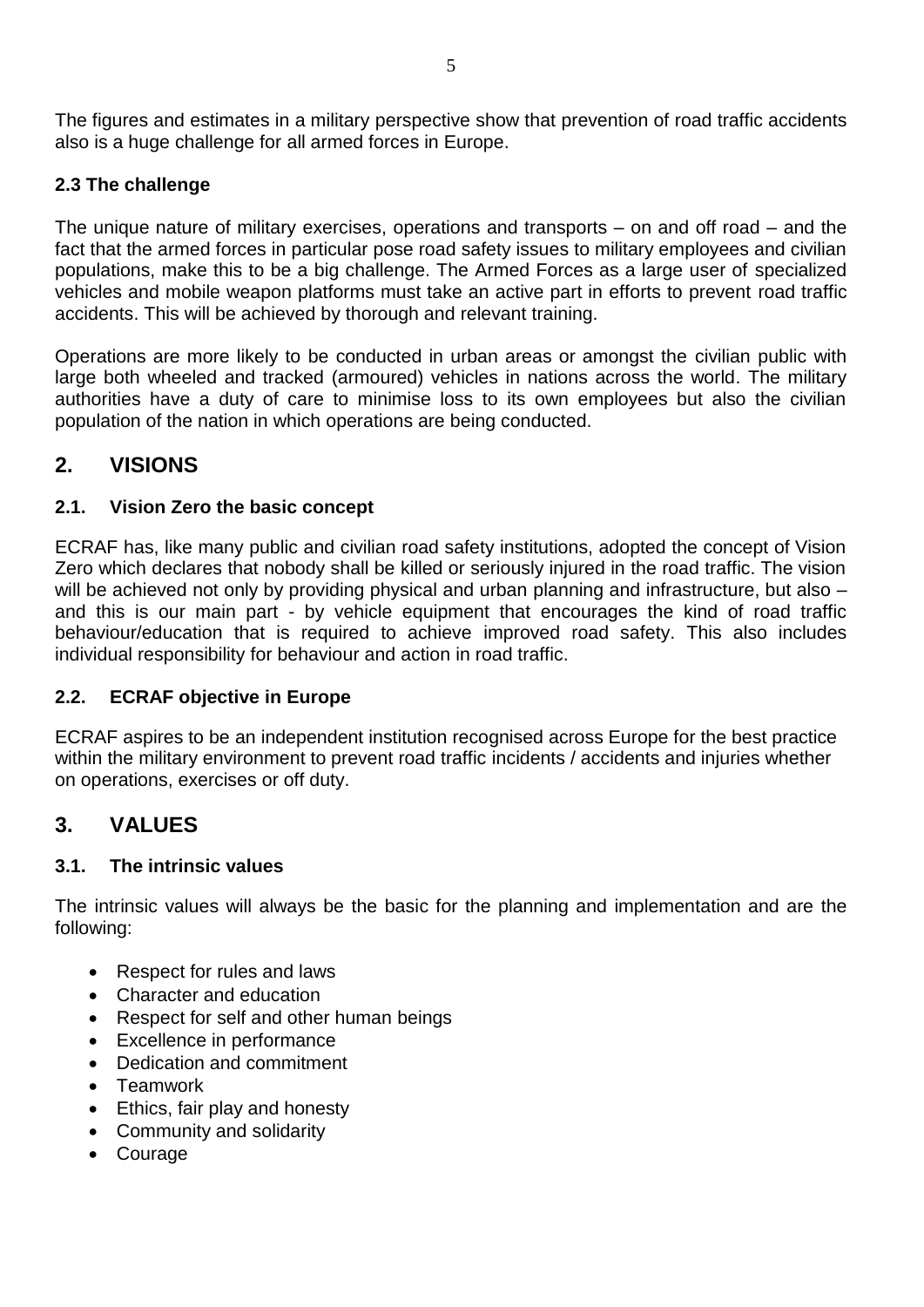# <span id="page-5-0"></span>**4. ASSUMPTIONS**

# <span id="page-5-1"></span>**4.1. Health, environment and safety**

Prevention of road traffic accidents in the armed forces included as a part of the ongoing activities to promote health, environment and safety should be natural in every nation's road safety work. It is important to educate the military personnel in their own safety and in that way obtain successful activities, exercises and operations without accidents or injuries.

# <span id="page-5-2"></span>**4.2. Integrated road safety**

Road safety activities shall be performed as an integrated part of the ordinary work in the Armed Forces.

# <span id="page-5-3"></span>**4.3. Young soldiers and employees most vulnerable target groups**

The most vulnerable target groups for the road safety work in the Armed Forces, exactly as in the civilian society, are the young persons and the employees 18 – 25 years old. This is the age group that is most at risk for road traffic accidents. Many of the preventive activities are for this reason directed against this target group. This work also includes all other civilian or military employees – their officers in command (OC) and should also include their families as well.

# <span id="page-5-4"></span>**4.4. Based on facts**

ECRAF wants to build decisions and activities on undoubted facts. ECRAF will use relevant research or other studies to ensure the best possible quality of the work. ECRAF wants to spread the knowledge between ECRAF members and other organizations like EU, NATO or other relevant actors in the road safety area – military or civilian.

#### <span id="page-5-5"></span>**4.5. Professional competence**

ECRAF has today, through its member countries, a lot of different kinds of knowledge and experience which can lead to common equipment, educational programs, web working etc. Participation in ECRAF is an easy way to get and hold contact to road safety specialists and experts from a majority of European armed forces.

#### <span id="page-5-6"></span>**4.6. Prevention before repair**

The ECRAF members will be active in preventing road traffic accidents rather than concentrating on reacting to accidents/incidents. This role will lead to saving money and other resources for the armed forces and at the same time be good for the over-all economy of the civil society.

# <span id="page-5-7"></span>**5. MISSION**

European Commission for Road Safety in the Armed Forces (ECRAF) is an institution of professional military members working to promote road safety within the armed forces.

The ECRAF mission is to collect and exchange knowledge and experience and develop recommendations to improve road safety in armed forces active in Europe.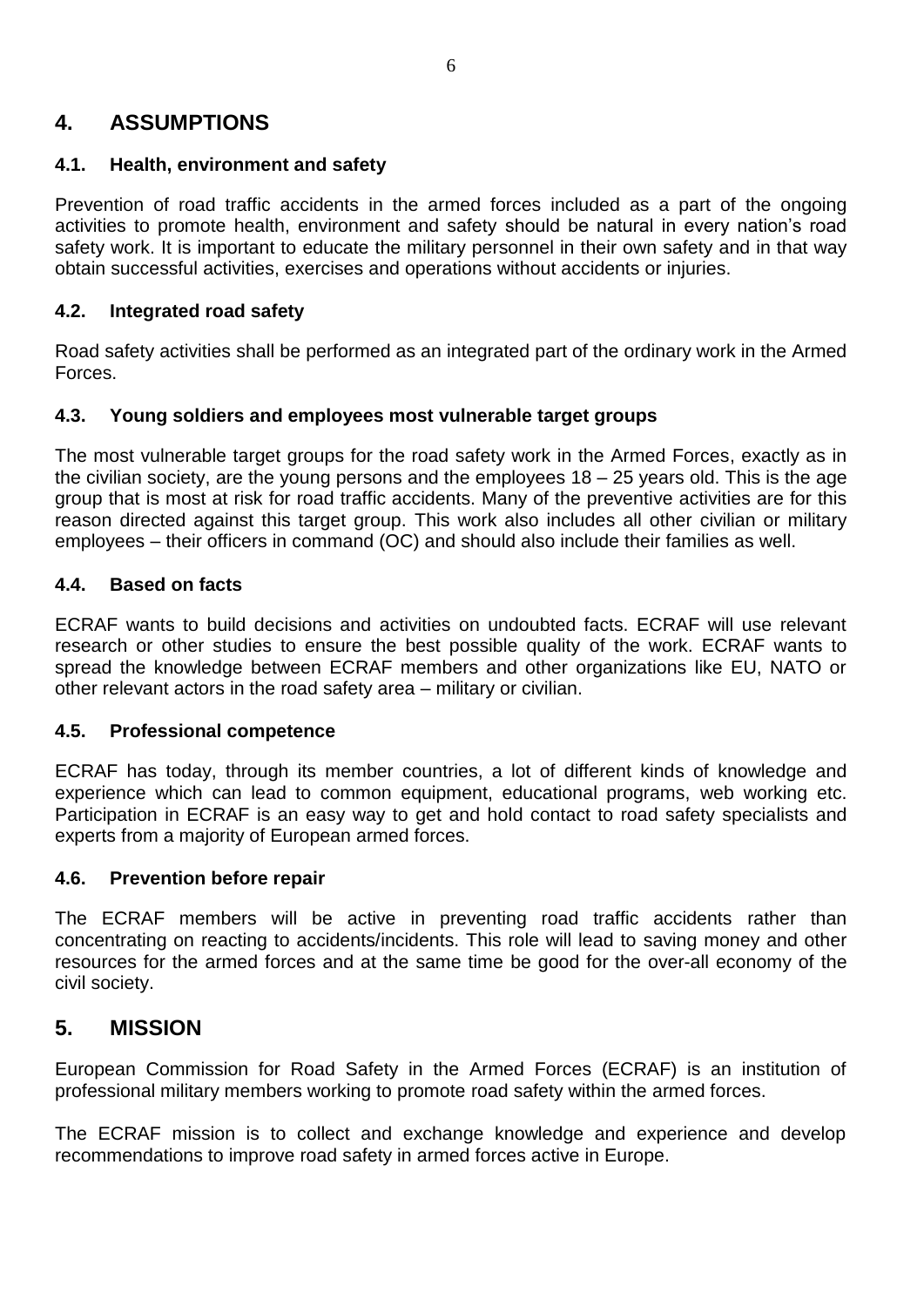ECRAF is open to all European armed forces and also to civilian road safety partner organizations of the armed forces. ECRAF delegates should hold executive powers on behalf of their respective nation/organization.

# <span id="page-6-0"></span>**6. STRATEGIES**

The strategies are the result of earlier described values and premises.

## <span id="page-6-1"></span>**6.1. Road safety competence centre**

ECRAF has as its goal to be a road safety competence centre for all the European armed forces. The competence will include collection and exchange of experience in education, information, analyses and develop recommendations to improve road safety in armed forces.

## <span id="page-6-2"></span>**6.2. Coherent communication strategy**

ECRAF wants to develop an active and coherent communication strategy with and within nations. This will be performed by different information channels where the ECRAF website plays an important role.

#### <span id="page-6-3"></span>**6.3. Harmonize activities across armed forces**

ECRAF wants to harmonize road safety activities across armed forces. This will in the first phase be to develop educational programs in road safety area harmonized between ECRAF member nations as a mean to simplify joint exercises. In the long run ECRAF also want member nations to exchange safety regulations as a way to identify and handle differences so exercises and operations can be worked out more smoothly.

#### <span id="page-6-4"></span>**6.4. Build alliances and network**

ECRAF will develop and build alliances/coalitions and a strong network with important continental and intercontinental stakeholders in the field of road safety.

ECRAF will in this aspect continue the established contacts with EU and NATO to keep up the formalized cooperation.

# <span id="page-6-5"></span>**7. ACTION PLAN**

# <span id="page-6-6"></span>**7.1. Road safety competence centre**

- Develop ideas for administration / competence centre:
	- o *Recruit new members*
	- o *Other national contributions*
- Database activities:
	- o *Best practice*
	- o *Links to other relevant databases*
- SharePoint / information for different purposes:
	- o *Establish network for defined purposes*
	- o *SharePoint for requested/wanted information*